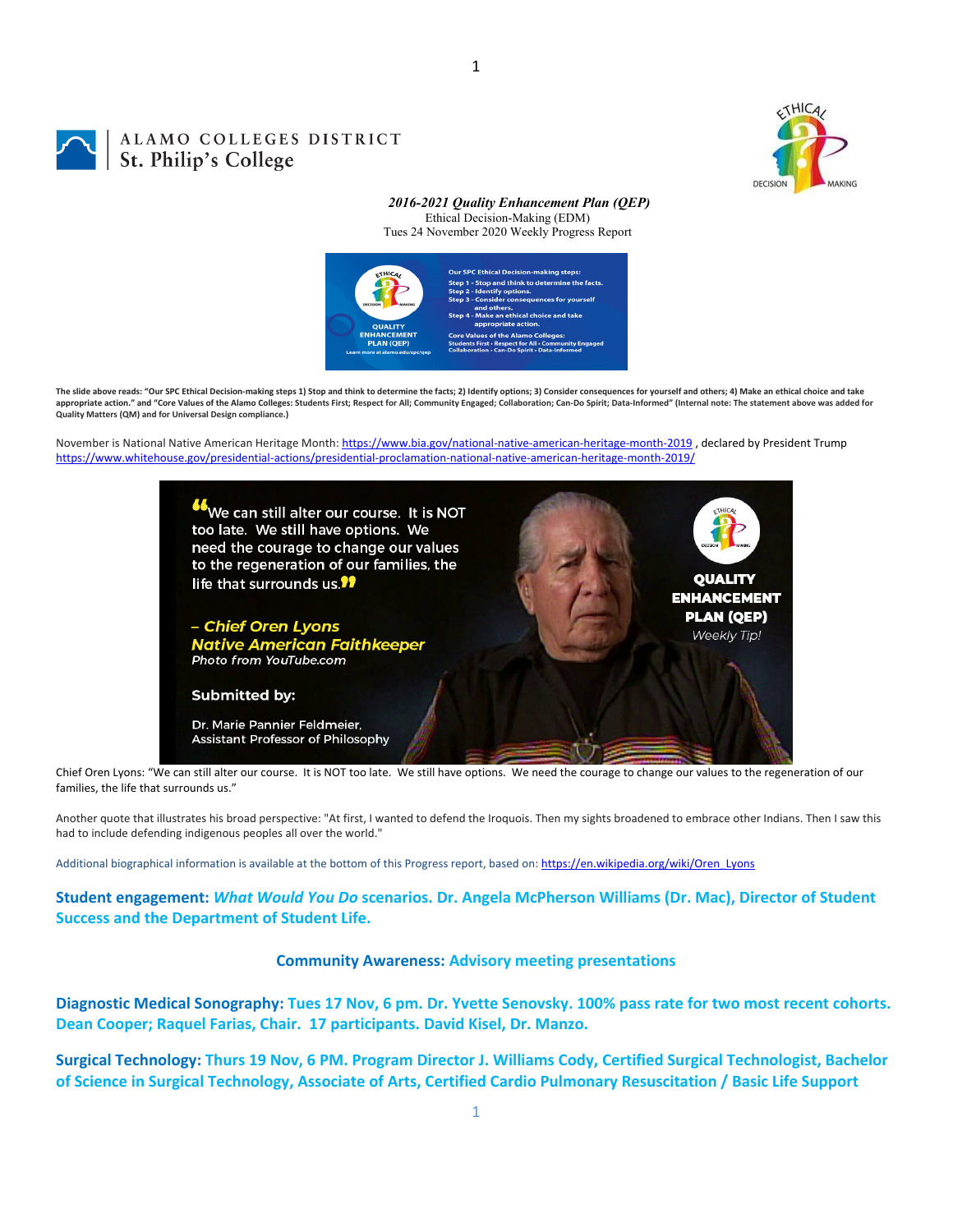**Instructor. Dean Cooper; Raquel Farias, Chair; representatives from: Methodist Southlake Hospital; COSTCO; University Health System Sterile Processing Department; Brooke Army Medical Center/ Perioperative Services; among others comprised the 22 participants. Dr. Manzo.**

**Faculty and Staff Professional Development: Division Best Practices (four)**

**Academic Services: Wed 18 November, 9 am. 34 Participants. David Kisel, Dr. Manzo.** Applied Science & Technology-SW Campus: Wed 18 November, 3 pm. 18 Participants. David Kisel, Dr. Manzo. **Student Services: Fri 20 November, 8:30 am. 75 Participants. Dr. Manzo. Arts & Sciences: Fri 20 November, 9 am. 102 Participants. David Kisel, Dr. Manzo.**

Assessments: Online QEP 1) constituent; and 2) event surveys created. Dr. Melissa Guerrero, Director of Institutional **Research. 25 and 17 respondents.** https://survey.alamo.edu/Survey.aspx?s=439c10d5fbe14e7cafe541f73aba507b

Faculty and Staff Professional Development: 2020 Two-Year Ethics Bowl results: First Place: Santa Fe College; Second Place: Snow College. Since Santa Fe College won the Two-Year College Ethics Bowl, they earned a berth at the Four-**Year Annual Championship. Additionally: Since Snow College won the Wasatch Regional, their team will also be** competing at the Four-Year Annual Championship. So both Santa Fe and Snow Colleges will compete in the Four-Year **Annual Ethics Bowl Championship.**

**Ongoing Assessment: Personal & Social Responsibility Inventory II**

**PSRI II, post‐Test: M 11/9‐F 12/11. M 11/17: 90 surveys completed. Due to fully Remote semester, 2020 PSRI‐II began 7 days earlier than in 2019, so this year's PSRI‐II will be open 7 days longer than in 2019.**

#### **Review of PSRI‐I Assessments: 2019 and 2020**

2020: F 8/21-F 10/2: M 8/31: 460; F 9/11: 642; R 9/17: 705; R 9/24: 798; M 9/28: 857; F 10/2: 1175 surveys completed; **due to fully remote semester extended to Fri 10/2 (14 days). 2019: F 8/23‐F 9/20; 1157 surveys completed. Note: 2020 had 18 more surveys completed than in 2019; 2020 was our first fully remote semester. Publicity: Email sent directly to students regarding PSRI‐I and ‐II surveys.** 

TigerPRESS also announces PSRI-I and -II; PSRI-I poster. Liz Castillo, Johnny Rodriguez, Alexa Saavedra, Larry Lopez.

## **Upcoming Tasks, Events, and Initiatives**

## **Community Awareness: Presentations to Advisory and Orientation meetings**

**Business Advisory: Wed 25 November, 2 pm. Dean Orozco. ?? Participants. Early Childhood and Family Sciences Advisory: Wed 2 December, 2 pm. Amy Huebner. 2021 Early Childhood and Family Sciences Program Orientation: Wed 20 January, 6 pm. Amy Huebner. SACSCOC Wed and Friday**

> **Archives for Weekly Progress; Mid‐Year; and Annual Reports, 2016 January to Present** https://www.alamo.edu/spc/about‐spc/strategic‐plan/quality‐enhancement‐plan‐qep/about‐qep/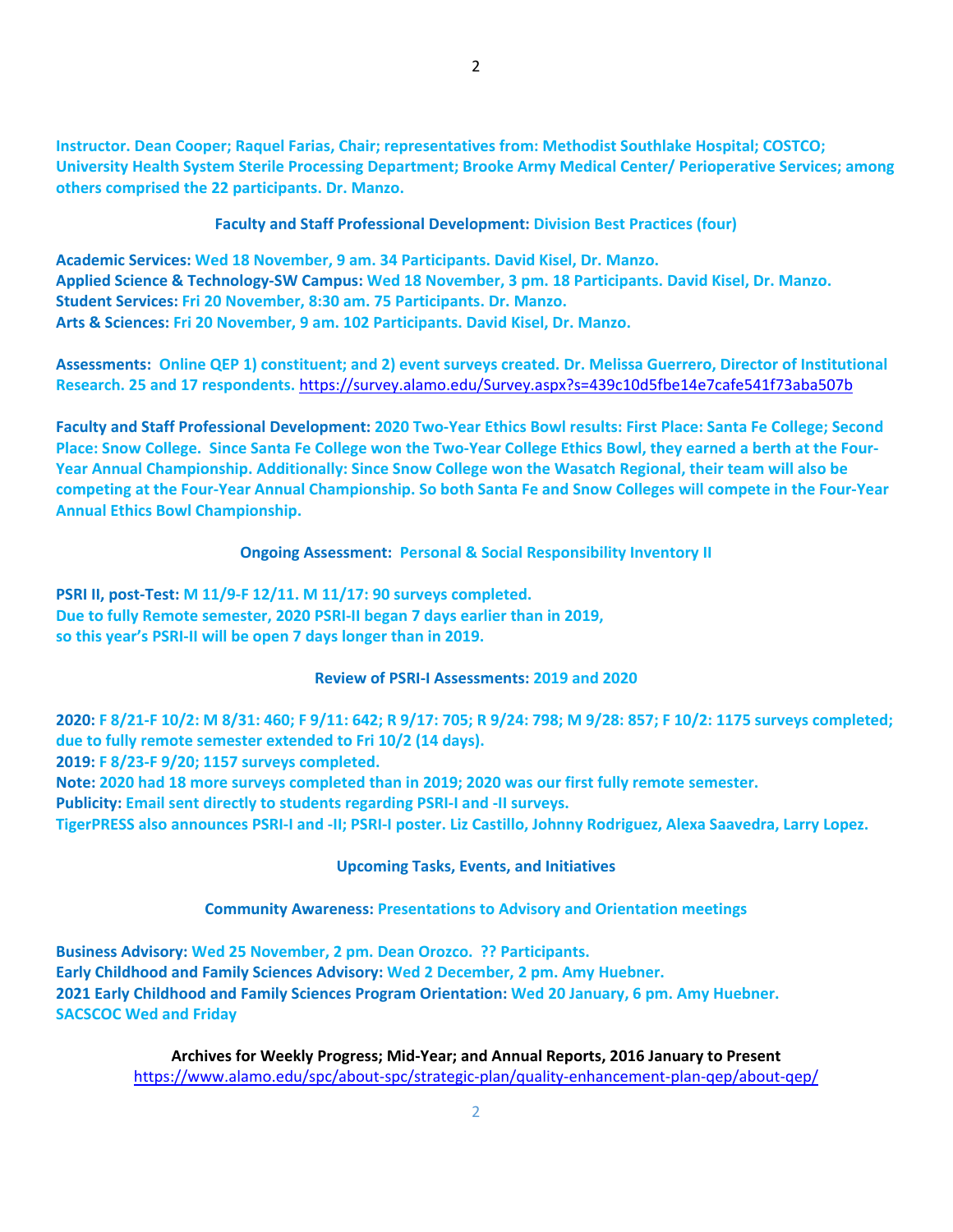SPC updates: https://www.alamo.edu/spc/ | SPC Mission, vision, and values https://www.alamo.edu/spc/about‐ spc/strategic‐plan/mission‐vision‐and‐valuesstrategic‐plan/

QEP homepage: https://www.alamo.edu/spc/qep | All sessions conducted via Zoom

**Brief biography of the author of the quote:**

**1930-60: born, raised in the culture and practices of the Iroquois on the Seneca and Onondaga reservations in Upstate New York; serves in the United States Army, graduates from Syracuse University (1958) as an All-American lacrosse player; awarded the Orange Key for his academic and athletic accomplishments; pursues a career in commercial art in New York City.** 

**1960's: joins the Red Power movement and the Unity Caravan, travels through Indian Country encouraging dialogue about traditional tribal values.** 

**1970: returns to Onondaga to be closer to his cultural heritage.** 

**1971, protests I-81 expansion through Onondaga reservation, meets John Lennon and Yoko Ono, who supported the cause. 1972: a leader in Trail of Broken Treaties caravan to Washington DC to convince Bureau of Indian Affairs to honor its treaties with Native American tribes.** 

**1981: travels with Stephen Gaskin and Ina May Gaskin to New Zealand to attend festival at Nambassa; delivers lectures and workshops; coordinates with Indigenous Maori land rights activists on sharing Native American experiences with indigenous peoples.** 

**1991: appears in PBS documentary Faithkeeper, hosted by Bill Moyers 2007: appears in The 11th Hour, by Leonardo DiCaprio.** 

**2019: PBS American Masters "**N. Scott Momaday: Words From a Bear."

Selected Honors Ellis Island Medal of Honor National Audubon Society's Audubon Medal Earth Day International Award of the United Nations Elder and Wiser Award of the Rosa Parks Institute for Human Rights SUNY Distinguished Service Professor and Professor Emeritus of American Studies in the University of Buffalo College of Arts and Sciences for his service to undergraduate and graduate students (2006).

Serves on the board of the Harvard Project on American Indian Economic Development board chairman of Honoring Contributions in the Governance of American Indian Nations Native American Faithkeeper of the Turtle Clan of the Seneca Nations of the Iroquois Confederacy.

# *Selected Publications*

Vaughan-Lee, Llewellyn, ed.; "Spiritual Ecology." Oren Lyons, contributor; "Listening to Natural Law." Point Reyes: The Golden Sufi Center, 2013.

Gluckstein, Dana, author; Amnesty International, epilogue; Oren Lyons, introduction; Archbishop Desmond Tutu, foreword. *Dignity: In Honor of the Rights of Indigenous Peoples.* powerHouse Books, 2010. ISBN 978-1- 57687-562-9

Jorgensen, William, ed.; Oren Lyons, foreword. *Rebuilding Native Nations: Strategies for Governance and Development.* University of Arizona Press, 2007. ISBN 978-0-8165-2423-5.